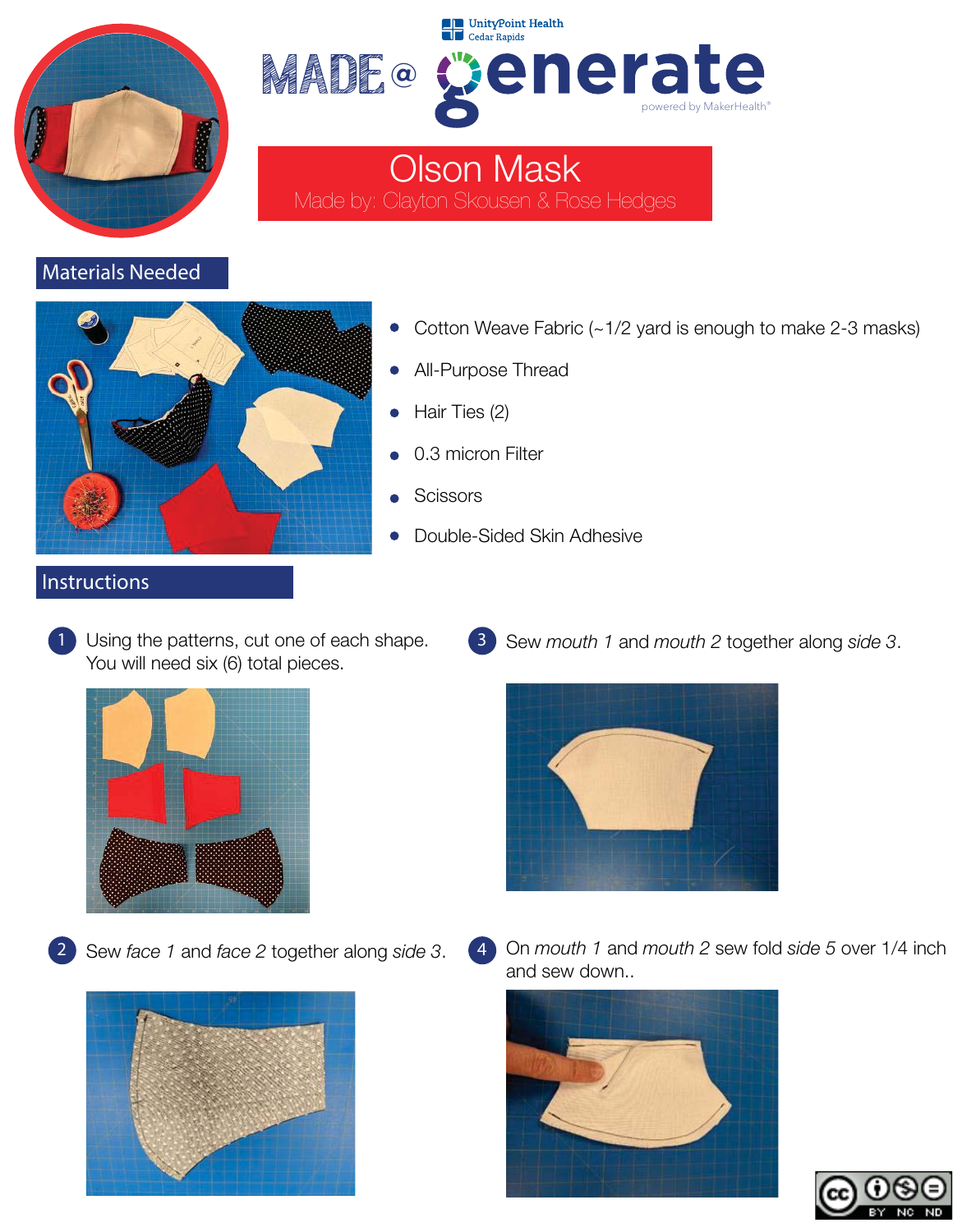Olson Mask - page 2 MADE® **Cenerate** 



### Instructions - continued

5 On *cheek 1* and *cheek 2* fold *side 6* over 1/4 inch and sew down.



6 Match *cheek 1* and *mouth 1* at the dotted line (7). Sew a 1-inch tack at *side 1* and *side 2* where the two piece overlap.





- 7 Repeat Step 6 for *cheek 2* and *mouth 2.*
- 8 With the fronts of the fabric facing each other, sew along the entire perimeter of the mask.





**9** Use one of the slits between the mouth and the cheek to turn the mask ride-side out.





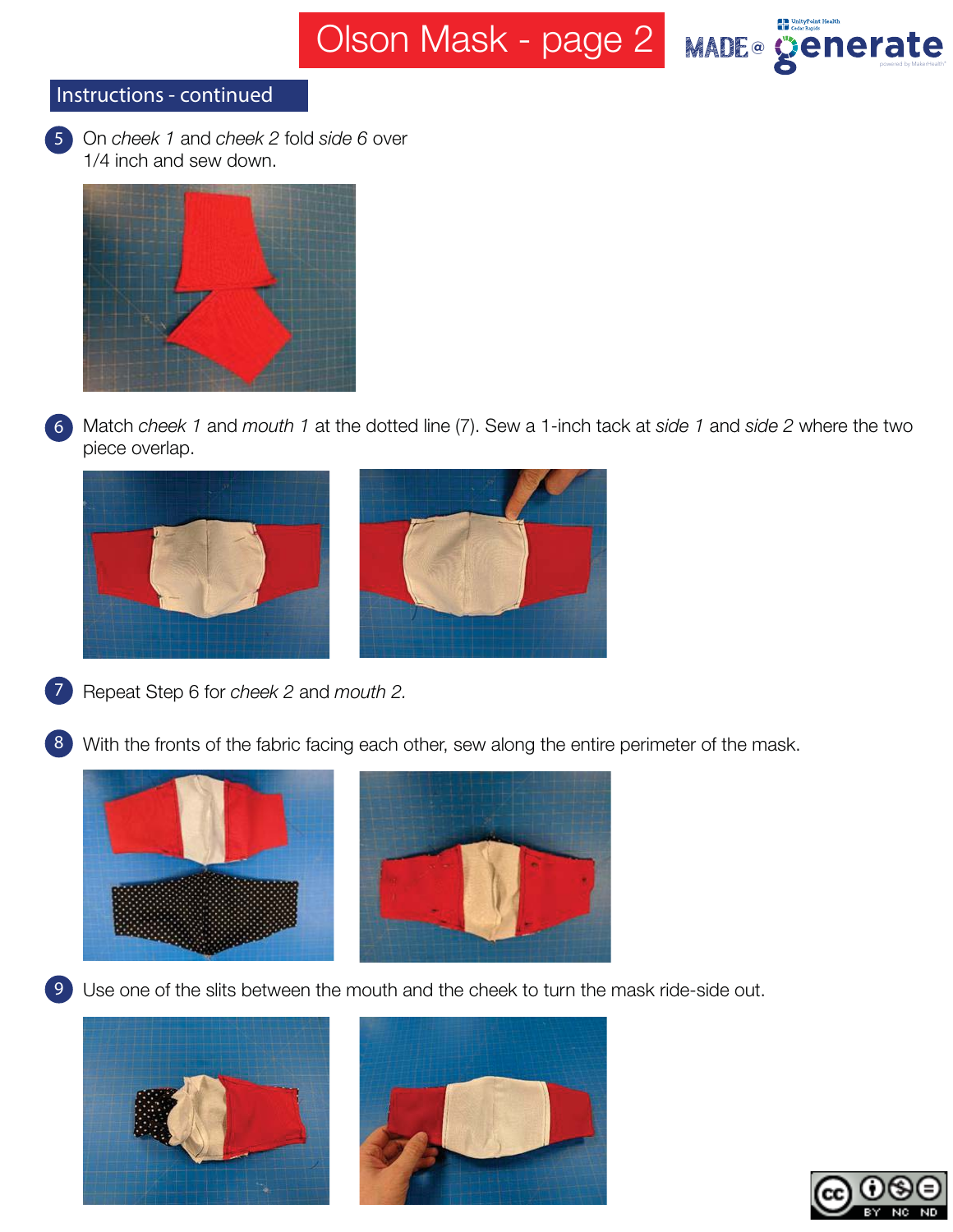

## Instructions - continued

10 Add a hair tie to each side by folding the fabric on the end of the mask over the tie and sew down.



11 Apply double-sided skin tape around the contour of the mask to create the required seal.



### Additional Instructions

- \*Elastic will be applied at the hospital, to allow for different sizes to be made.
- \*\* for those making for yourself or other hospitals we are using 0.3 micron filters and inserting them in the pocket. We are also using wax coated string at the top for the mask to create bridge, allowing a better seal\*\*

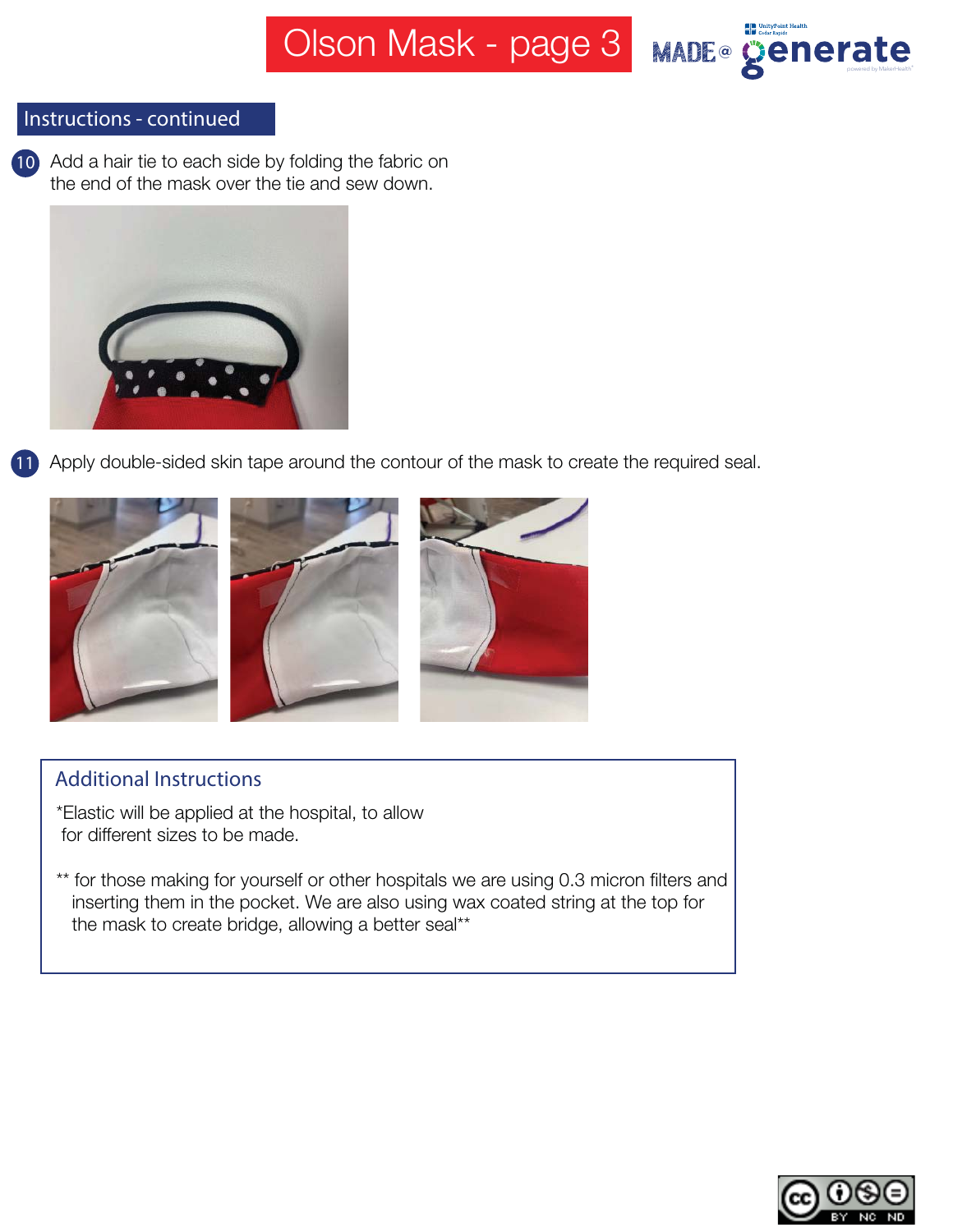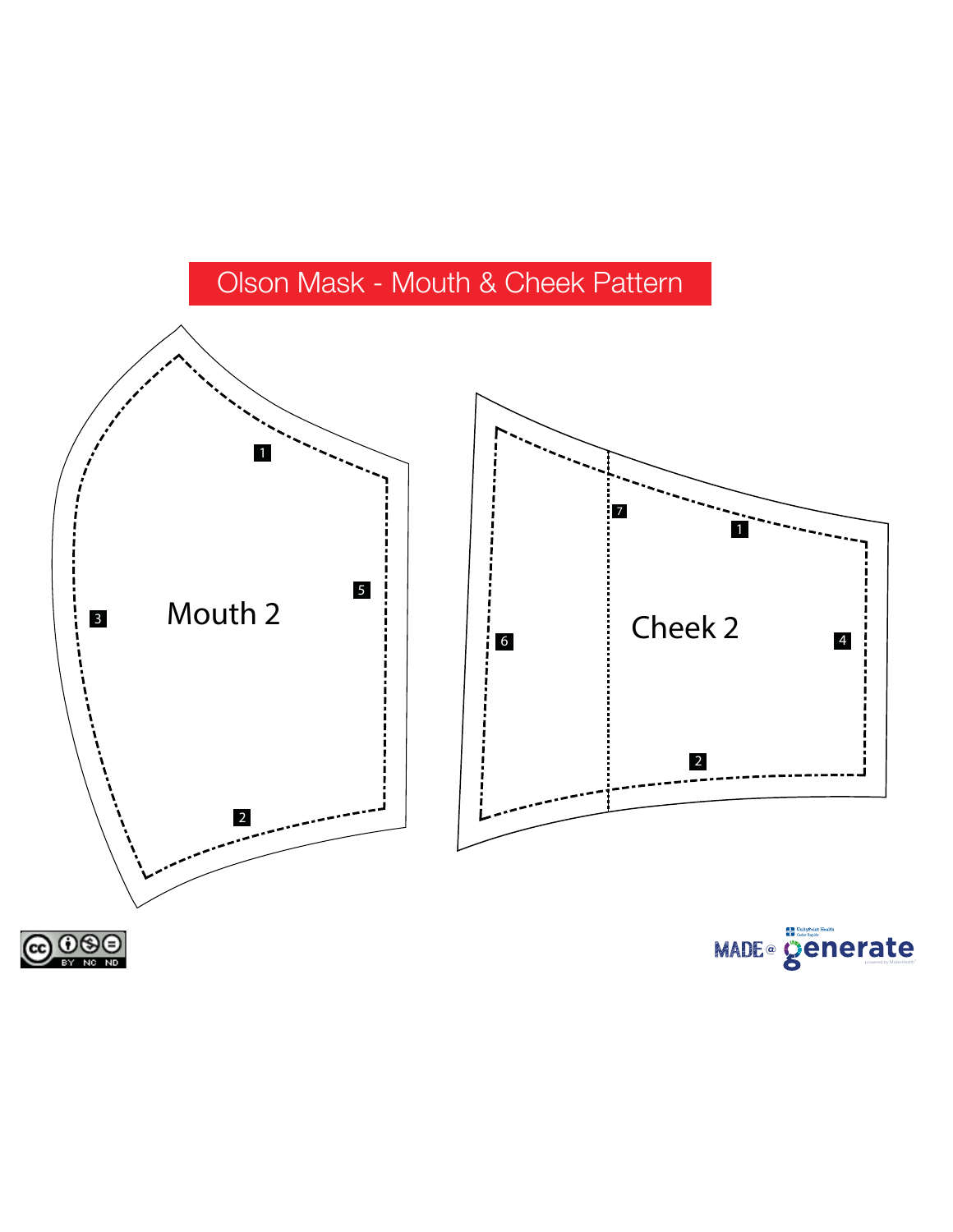



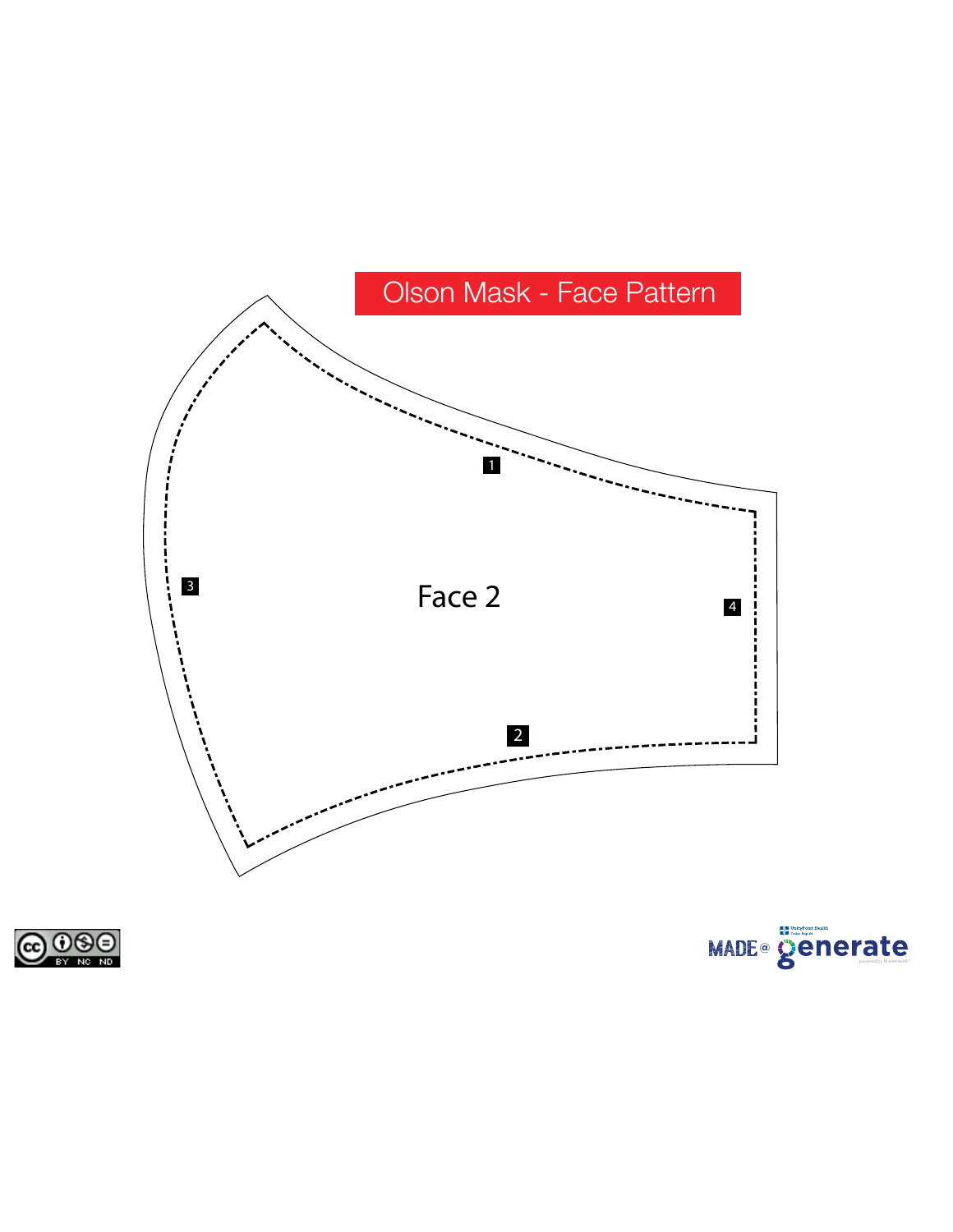